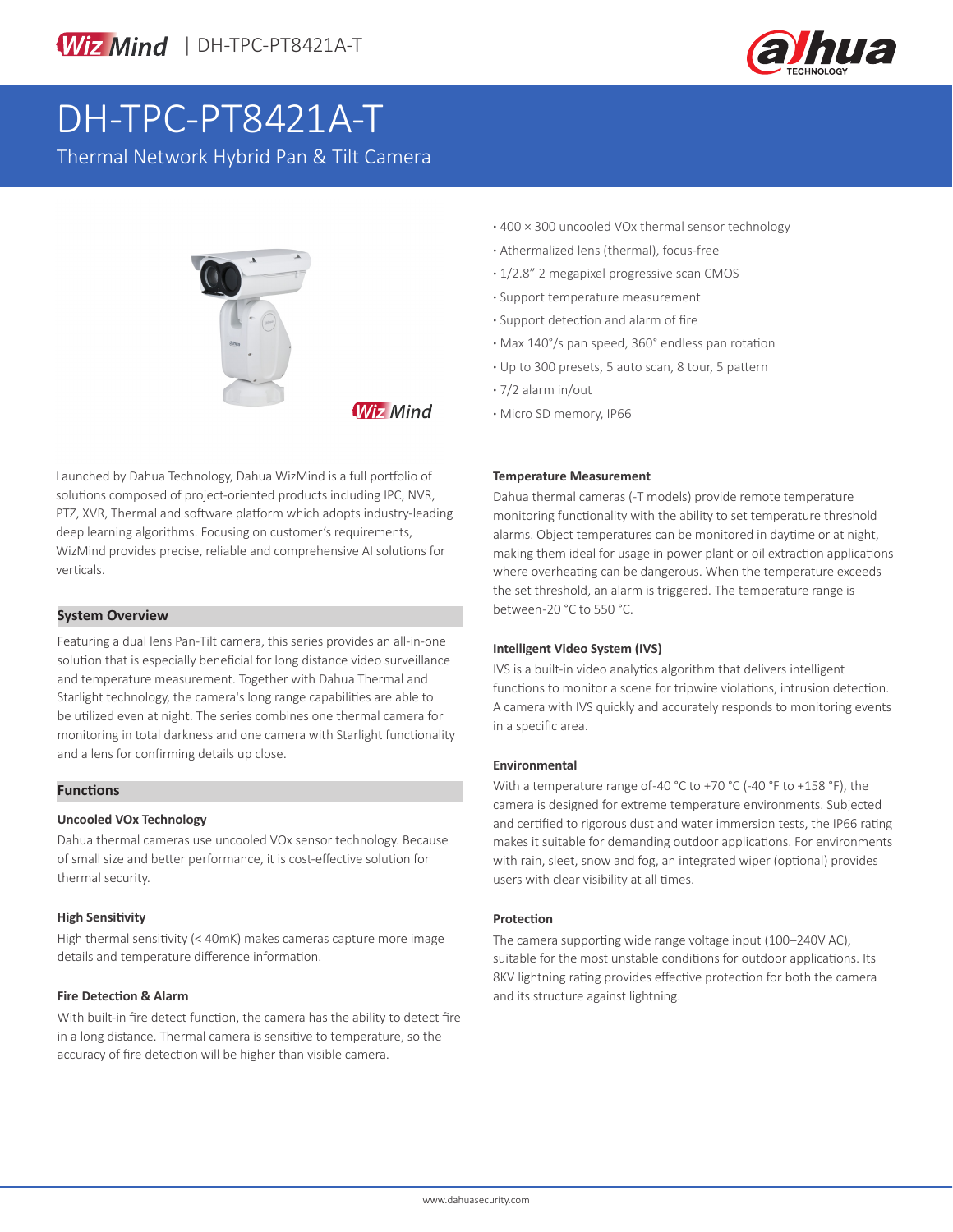## Wiz Mind | DH-TPC-PT8421A-T

#### **Technical Specification**

| Thermal                                                                     |                                                                |                                                   |                                         |                                         |
|-----------------------------------------------------------------------------|----------------------------------------------------------------|---------------------------------------------------|-----------------------------------------|-----------------------------------------|
| Detector Type                                                               | Vanadium Oxide Uncooled Focal Plane Detector                   |                                                   |                                         |                                         |
| Max. Resolution                                                             | $400 \times 300$                                               |                                                   |                                         |                                         |
| Pixel Pitch                                                                 | $17 \mu m$                                                     |                                                   |                                         |                                         |
| <b>Spectral Range</b>                                                       | $8\mu$ m-14 $\mu$ m                                            |                                                   |                                         |                                         |
| Thermal Sensitivity (NETD)                                                  | $\leq$ 40mK@f/1.0                                              |                                                   |                                         |                                         |
| Focal Length                                                                | 25 mm                                                          | 35 mm                                             | 50 mm                                   | 100 mm                                  |
| Field of View                                                               | $H: 15.6^\circ \times$<br>$V: 11.6^{\circ}$                    | $H: 11.1^\circ \times$<br>$V: 8.3^\circ$          | H: $7.8^\circ \times$<br>$V: 5.8^\circ$ | $H: 3.9^\circ \times$<br>$V: 2.9^\circ$ |
| <b>Effective Distance</b><br>Human $(1.8 \text{ m} \times 0.5 \text{ m})$   | D: 735 m<br>R: 189 m<br>l: 95 m                                | D: 1029 m<br>R: 265 m<br>1:132 m                  | D: 1471 m<br>R: 378 m<br>1:189m         | D: 2941 m<br>R: 756 m<br>1:378 m        |
| <b>Effective Distance</b><br>Vehicle $(4.0 \text{ m} \times 1.4 \text{ m})$ | D: 1961 m<br>R: 490 m<br>$1:245$ m                             | D: 2745 m<br>R: 686 m<br>1:343 m                  | D: 3922 m<br>R: 980 m<br>l:490 m        | D: 7843 m<br>R: 1961 m<br>I: 980 m      |
| Focus Mode                                                                  | Athermalized                                                   |                                                   |                                         |                                         |
| Aperture                                                                    | F1.0                                                           | F1.0                                              | F1.0                                    | F1.4                                    |
| Digital Detail<br>Enhancement (DDE)                                         | Yes                                                            |                                                   |                                         |                                         |
| Image Stabilization                                                         | Electronic Image Stabilization                                 |                                                   |                                         |                                         |
| Digital Zoom                                                                | 19x                                                            |                                                   |                                         |                                         |
| AGC                                                                         | Auto; Manual                                                   |                                                   |                                         |                                         |
| Noise Reduction                                                             | 2D NR; 3D NR                                                   |                                                   |                                         |                                         |
| Image Flip                                                                  | 180°                                                           |                                                   |                                         |                                         |
| Visible                                                                     |                                                                |                                                   |                                         |                                         |
| Image Sensor                                                                | 1/2.8 inch CMOS                                                |                                                   |                                         |                                         |
| Max. Resolution                                                             | $1920 \times 1080$                                             |                                                   |                                         |                                         |
| Pixel                                                                       | 2MP                                                            |                                                   |                                         |                                         |
| <b>Electronic Shutter Speed</b>                                             | $1/30000 s - 1/3 s$                                            |                                                   |                                         |                                         |
| Min. Illumination                                                           | Color: 0.016 Lux<br>Black & white: 0.0175 Lux<br>0 Lux (IR on) |                                                   |                                         |                                         |
| IR Illumination Distance                                                    | 100 m                                                          |                                                   |                                         |                                         |
| IR Illuminator On/Off<br>Control                                            | Auto; Manual                                                   |                                                   |                                         |                                         |
| Focal Length                                                                | 6.6 mm-330 mm                                                  |                                                   |                                         |                                         |
| Aperture                                                                    | $F1.8 - F6.5$                                                  |                                                   |                                         |                                         |
| Field of View                                                               |                                                                | H: 42.34°-1.10°; V: 24.68°-0.62°; D: 48.06°-1.27° |                                         |                                         |
| Focus Mode                                                                  | Auto; Semi-Auto; Manual                                        |                                                   |                                         |                                         |
| <b>Close Focus Distance</b>                                                 | $1.2 \text{ m}$ (3.94 ft)                                      |                                                   |                                         |                                         |
| Iris Control                                                                | Auto; Manual                                                   |                                                   |                                         |                                         |
| Day/Night                                                                   | Auto (ICR); Color/B/W                                          |                                                   |                                         |                                         |
| <b>BLC</b>                                                                  | Yes                                                            |                                                   |                                         |                                         |

| WDR                          | 120 dB                                                                                                                     |  |  |
|------------------------------|----------------------------------------------------------------------------------------------------------------------------|--|--|
| HLC                          | Yes                                                                                                                        |  |  |
| <b>White Balance</b>         | Auto/Manual/Indoor/Outdoor/Tracking/Sodium lamp/<br>Street lamp/Natural                                                    |  |  |
| AGC                          | Auto; Manual                                                                                                               |  |  |
| <b>Noise Reduction</b>       | 2D NR; 3D NR                                                                                                               |  |  |
| S/N Ratio                    | $\geq$ 55 dB                                                                                                               |  |  |
| Region of Interest (RoI)     | Yes                                                                                                                        |  |  |
| Defog                        | Optical Defog                                                                                                              |  |  |
| Image Stabilization          | Optical Image Stabilization                                                                                                |  |  |
| Optical Zoom                 | 50x                                                                                                                        |  |  |
| Digital Zoom                 | $16\times$                                                                                                                 |  |  |
| Image Flip                   | $180^\circ$                                                                                                                |  |  |
| <b>Exposure Compensation</b> | Yes                                                                                                                        |  |  |
| PTZ                          |                                                                                                                            |  |  |
| Pan/Tilt Range               | Pan: 0°-360° endless; Tilt:-45°-+90°                                                                                       |  |  |
| <b>Manual Control Speed</b>  | Pan: 0.1°-140°/s; Tilt: 0.1°-50°/s                                                                                         |  |  |
| Preset Speed                 | Pan: 0.1°-140°/s; Tilt: 0.1°-50°/s                                                                                         |  |  |
| Presets                      | 300                                                                                                                        |  |  |
| Tour                         | 8                                                                                                                          |  |  |
| Pattern                      | 5                                                                                                                          |  |  |
| Scan                         | 5                                                                                                                          |  |  |
| Power-off Memory             | Yes                                                                                                                        |  |  |
| <b>Privacy Masking</b>       | 4 areas                                                                                                                    |  |  |
| <b>Idle Motion</b>           | Preset/Tour/Pattern/Scan                                                                                                   |  |  |
| Protocol                     | DH-SD, Pelco-P/D (Auto Recognition)                                                                                        |  |  |
| Intelligence                 |                                                                                                                            |  |  |
| Advanced Intelligence        | Fire Detection & Alarm<br>Cold & Hot Spot Trace<br>Tripwire & Intrusion<br>Human & Vehicle Classification<br>Auto Tracking |  |  |
| Temperature Measurement      |                                                                                                                            |  |  |
| <b>Temperature Range</b>     | Low Temperature Mode:-20°C to +150°C (-4°F to +302°F)<br>High Temperature Mode: 0°C to +550°C (+34°F to<br>$+1022$ °F)     |  |  |
| Temperature Accuracy         | Max (±2°C, ±2%)<br>Operating Temperature:-20°C to +60°C (-4°F to +140°F)                                                   |  |  |
| <b>Temperature Mode</b>      | Spot: 12<br>Line: 12<br>Area: 12<br>Support 12 rules simultaneously                                                        |  |  |
| Video and Audio              |                                                                                                                            |  |  |
| Video Compression            | H.265/H.264M/H.264H/H.264B/MJEPG                                                                                           |  |  |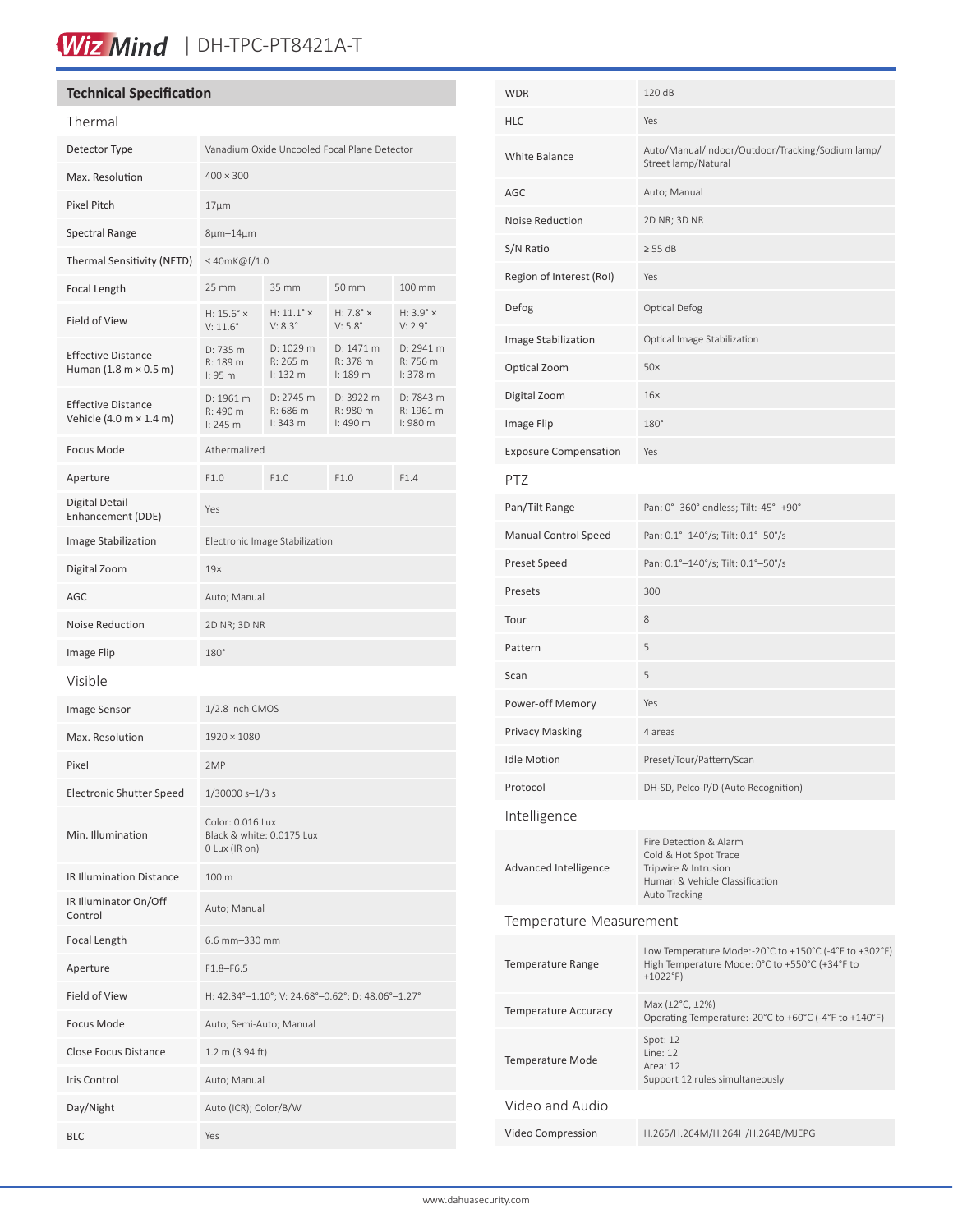### Wiz Mind | DH-TPC-PT8421A-T

| Resolution               | Thermal:<br>Main Stream: SXGA (1280 × 1024)/960P (1280 ×<br>960)/720P (1280 × 720)/400 × 300, 1280 × 960 by default<br>Sub Stream: 640 × 512/640 × 480/400 × 300, 400 × 300<br>by default<br>Visual:<br>Main Stream: 1080P (1920 × 1080)/720P (1280 ×<br>720)/704 × 576, 1920 × 1080 by default<br>Sub Stream: 704 × 576/352 × 288, 352 × 288 by default                                                                                   |
|--------------------------|--------------------------------------------------------------------------------------------------------------------------------------------------------------------------------------------------------------------------------------------------------------------------------------------------------------------------------------------------------------------------------------------------------------------------------------------|
| <b>Frame Rate</b>        | Thermal(50Hz):<br>Main Stream: 1fps-25fps, 25fps by default; sub stream:<br>1fps-25fps, 15fps by default<br>Visual(50Hz):<br>Main Stream: 1fps-25fps, 25fps by default; sub stream:<br>1fps-25fps, 15fps by default<br>Thermal(60Hz):<br>Main Stream: 1fps-30fps, 30fps by default; sub stream:<br>1fps-30fps, 15fps by default<br>Visual(60Hz):<br>Main Stream: 1fps-30fps, 30fps by default; sub stream:<br>1fps-30fps, 15fps by default |
| <b>Audio Compression</b> | G.711a; G.711mu; PCM                                                                                                                                                                                                                                                                                                                                                                                                                       |
| Environment              |                                                                                                                                                                                                                                                                                                                                                                                                                                            |
| Protocol                 | HTTP; HTTPS; TCP; ARP; RTSP; RTP; UDP; RTCP; SMTP;<br>FTP; DHCP; DNS; DDNS; PPPOE; IPv4/v6; SNMP; QoS;<br>UPnP; NTP                                                                                                                                                                                                                                                                                                                        |
| <b>Edge Storage</b>      | FTP; Micro SD card (256G)                                                                                                                                                                                                                                                                                                                                                                                                                  |
| Interoperability         | ONVIF; CGI; DAHUA SDK                                                                                                                                                                                                                                                                                                                                                                                                                      |
| <b>Browser</b>           | IE: IE9 and the later(Edge not support)<br>Google: 42 and the earlier<br>Firefox: 52 and the earlier                                                                                                                                                                                                                                                                                                                                       |
| User/Host                | 20                                                                                                                                                                                                                                                                                                                                                                                                                                         |
| Security                 | Authorized username and password; attached MAC<br>address; encrypted HTTPS; IEEE 802.1x; controlled<br>network access                                                                                                                                                                                                                                                                                                                      |
| Management Software      | Smart PSS, DSS, DMSS                                                                                                                                                                                                                                                                                                                                                                                                                       |
| Certification            |                                                                                                                                                                                                                                                                                                                                                                                                                                            |
| Certifications           | CE:<br>EN 55032:2015;<br>EN 61000-3-2:2014;<br>EN 61000-3-3:2013;<br>EN 50130-4:2011/A1:2014;<br>EN 55024:2010/A1:2015;<br>EN 55035:2017;                                                                                                                                                                                                                                                                                                  |

Port

| Video Interface   | 1 port (BNC, 1.0V[p-p], 75Ω)                                              |
|-------------------|---------------------------------------------------------------------------|
| Network           | 1 10M/100M Ethernet port (RJ-45)                                          |
| Alarm Input       | 7                                                                         |
| Alarm Output      | $\overline{2}$                                                            |
| Audio Input       | $\mathbf{1}$                                                              |
| Audio Output      | $\mathbf{1}$                                                              |
| RS-485            | 1 pair                                                                    |
| Power             |                                                                           |
| Power Supply      | 30V-48V DC                                                                |
| Power Consumption | Basic: 37W<br>Max: 52W (IR on, heater off)<br>Max: 65W (IR on, heater on) |

FCC: FCC Part 15 SubpartB 2019

#### Environmet

| <b>Operating Temperature</b>            | -40°C to +70°C (-40°F to +158°F)                                                                  |
|-----------------------------------------|---------------------------------------------------------------------------------------------------|
| <b>Operating Humidity</b>               | < 95%                                                                                             |
| Protection                              | IP66, anti-surge 6KV, anti-elctrostatic 8KV (touched by<br>objects), anti-elctrostatic 15KV (air) |
| Structure                               |                                                                                                   |
| Product Dimensions (L ×<br>$W \times H$ | 502.8 mm × 248.4 mm × 344.6 mm (19.80" × 9.78" ×<br>13.57"                                        |
| <b>Packaging Dimensions</b>             | 715 mm × 615 mm × 402 mm (28.15" × 24.21" × 15.83")                                               |
| Net Weight                              | $\leq$ 15 kg (33.07 lb)                                                                           |
| <b>Gross Weight</b>                     | ≤ 40 kg (88.18 lb)                                                                                |

### **Ordering Information**

| <b>Type</b>          | Model                    | Description                                                       |
|----------------------|--------------------------|-------------------------------------------------------------------|
| DH-TPC-<br>PT8421A-T | DH-TPC-PT8421AP-TB25Z50  | Thermal: 25 mm lens<br>Visible: 6.6 mm-330 mm lens<br>(With LED)  |
|                      | DH-TPC-PT8421AN-TB25Z50  | Thermal: 25 mm lens<br>Visible: 6.6 mm-330 mm lens<br>(With LED)  |
|                      | DH-TPC-PT8421AP-TB35Z50  | Thermal: 35 mm lens<br>Visible: 6.6 mm-330 mm lens<br>(With LED)  |
|                      | DH-TPC-PT8421AN-TB35750  | Thermal: 35 mm lens<br>Visible: 6.6 mm-330 mm lens<br>(With LED)  |
|                      | DH-TPC-PT8421AP-TB50750  | Thermal: 50 mm lens<br>Visible: 6.6 mm-330 mm lens<br>(With LED)  |
|                      | DH-TPC-PT8421AN-TB50750  | Thermal: 50 mm lens<br>Visible: 6.6 mm-330 mm lens<br>(With LED)  |
|                      | DH-TPC-PT8421AP-TB100750 | Thermal: 100 mm lens<br>Visible: 6.6 mm-330 mm lens<br>(With LED) |
|                      | DH-TPC-PT8421AN-TB100750 | Thermal: 100 mm lens<br>Visible: 6.6 mm-330 mm lens<br>(With LED) |

#### **Installation**